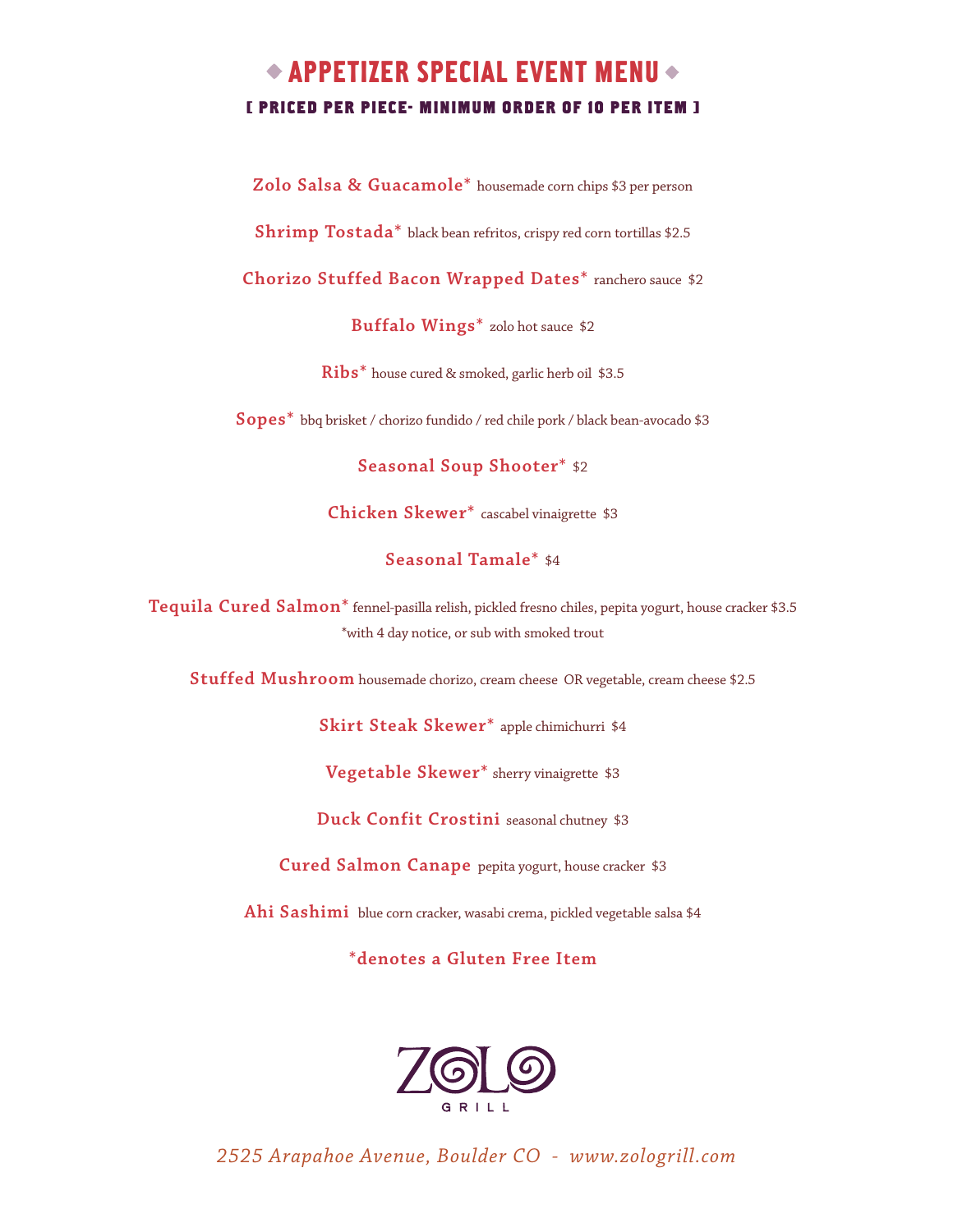# DINNER SPECIAL EVENT MENU **\*SUBJECT TO SEASONAL CHANGES\***

#### **FOR THE TABLE**

**Chips, Salsa, & Guacamole** our house hatch salsa, fresh mashed guacamole, housemade chips

## **APPETIZERS**

**Zolo Casa Salad** red grape, roasted squash, jicama, cotija cheese, sherry vinaigrette **Butternut Squash & Chile Bisque** smoked pears, avocado crema, toasted pepitas **Empanada** black beans, oaxaca cheese, ranchero sauce

**Trout Skillet** grilled achiote flatbread, pickles, cipollini onion jam, grilled lime

# **DINNER PLATES**

**Chicken Enchiladas** smoked cheese, achiote rice, pinto beans, crema, red or green chile or xmas **Blackened Fish Tacos** house corn tortillas, tomatillo salsa, serrano crema, black bean refritos

**Seasonal Tamales** seasonal preparation

**Grilled Flatiron Steak** sweet potato purée, charred broccoli, smoked bleu cheese cream, pickled mushrooms

**Pan Seared Salmon** house cured bacon, roasted cauliflower, butternut squash, fennel-pasilla chile relish

# **DESSERT**

**Chocolate Chile Custard** spiced pecans, caramel, whipped cream

**Canela Dusted Churros** cinnamon-sugar fritters, pomegranate-chile purèe

OPTION A: *For the Table & Dinner Plates - \$26 per guest* OPTION B: *For the Table, Appetizers & Dinner Plates - \$33 per guest* OPTION C: *For the Table, Dinner Plates & Dessert - \$33 per guest* OPTION D: *All four courses - \$41 per guest \*all drinks are an additional charge - signature cocktail & bar packages available*

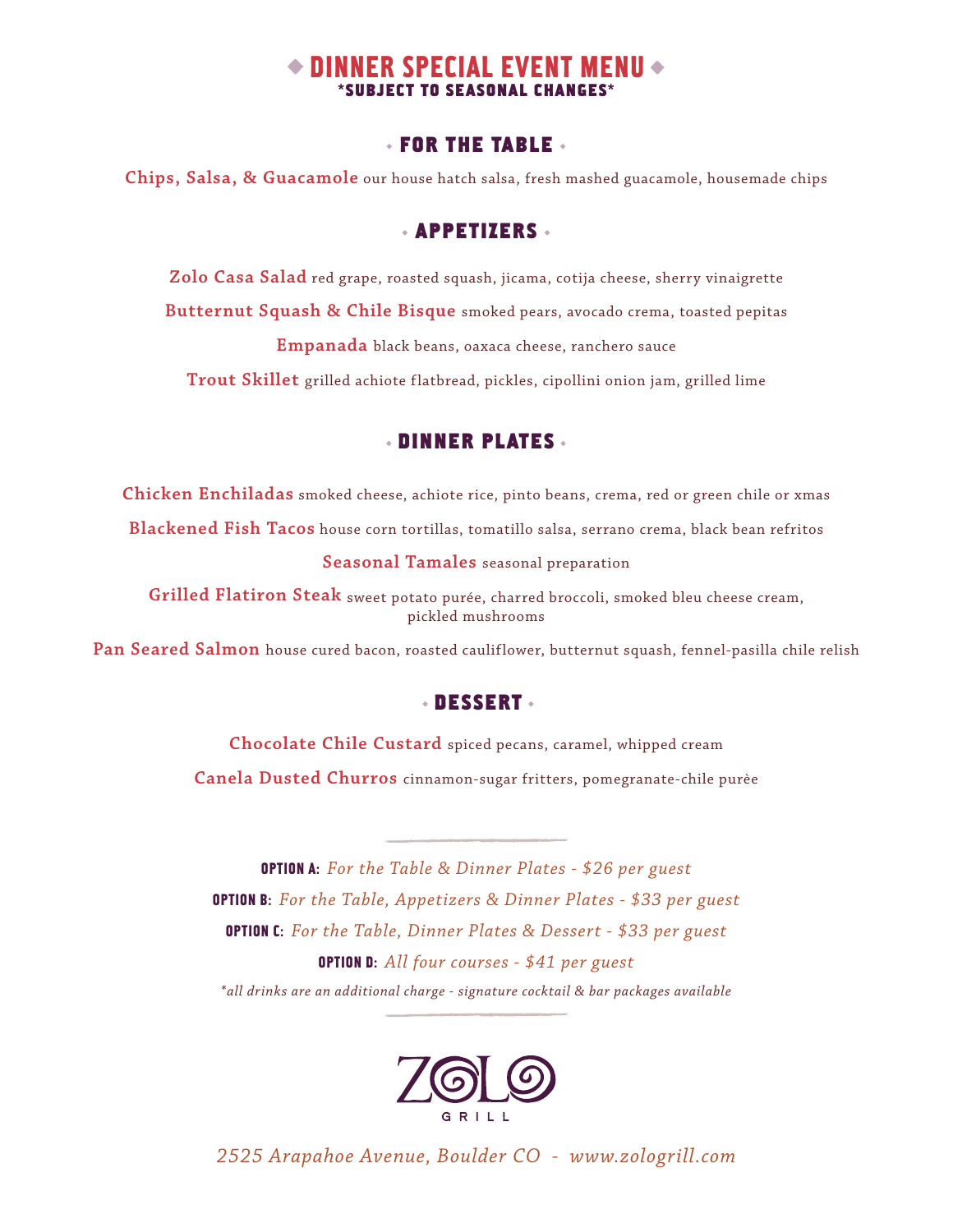# $\bullet$  LUNCH SPECIAL EVENT MENU  $\bullet$ **SUBJECT TO SEASONAL CHANGES**

#### **FOR THE TABLE**

**Guacamole & Chips** zolo love, mashed fresh, housemade chips

**Chips & Salsa** hatch salsa, housemade chips

#### **APPETIZERS**

**Empanadas** black beans, oaxaca cheese, ranchero sauce

**Zolo Casa Salad** red grape, roasted squash, jicama, cotija cheese, sherry vinaigrette

#### **LUNCH PLATES**

**Chicken Enchiladas** smoked cheese, achiote rice, pinto beans, crema, choice of red, green or xmas **Blackened Fish Tacos** house corn tortillas, charred tomatillo salsa, serrano crema, black bean refritos

**Seasonal Tamales** seasonal preparation

**Crispy Duck Confit Tacos** rice, beans, cotija cheese, red potatoes, salsa verde, corn tortillas **Smoked Chicken Salad** romaine, pepitas, dried cranberries, polenta croutons, goat cheese vinaigrette **Chile Salad** pickled anaheims, queso fresco, pine nuts, corn, cilantro-lime vinaigrette

#### **DESSERT**

**Chocolate Chile Custard** spiced pecans, caramel, whipped cream **Canela Dusted Churros** cinnamon-sugar fritters, pomegranate-chile purèe

OPTION A: *For the Table & Lunch Plates - \$16 per guest* OPTION B: *For the Table, Appetizers & Lunch Plates - \$22 per guest* OPTION C: *For the Table, Lunch Plates & Dessert - \$22 per guest* OPTION D: *All four courses - \$28 per guest \*all drinks are an additional charge - signature cocktail & bar packages available*

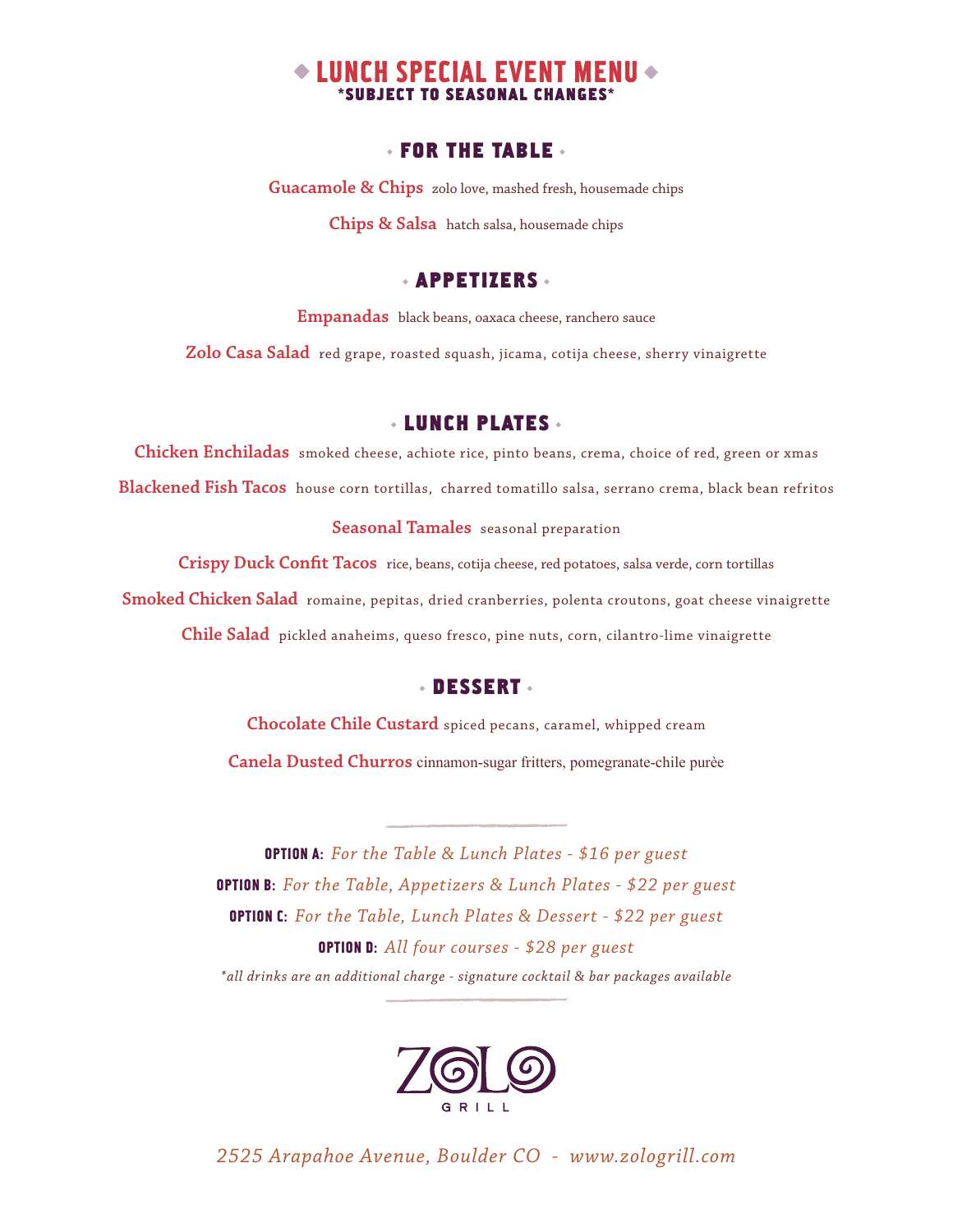# $\triangle$  BRUNCH SPECIAL EVENT MENU  $\triangle$

## **BUFFET ENTREES**

*two for \$12 / three for \$15 / four for \$18 / per person* **Poblano & Oaxaca Waffles** 100% pure vermont maple syrup **Southwestern Frittata** black bean, bell peppers, smoked cheese **Fundido Hash** queso fundido, spinach, mushroom, potato, fried egg **Duck Confit & Seasonal Vegetable Hash** ranchero sauce, corn tortillas **Breakfast Enchiladas** choice of bacon or chorizo, potato, cheese, egg, red & green chile **Seasonal Tamales** seasonal preparation

**Smoked Chicken Salad** chopped romaine, red onion rajas, roasted pepitas, dried cranberries, polenta croutons, goat cheese vinaigrette **Chile Salad** mixed greens, roasted chiles, queso fresco, corn tortilla strips, cilantro lime vinaigrette

#### **SIDES**

*priced per person* **Scrambled Egg \$1.5 Crispy Breakfast Potatoes \$3 Seasonal Roasted Vegetables \$4 Applewood Smoked Bacon \$4 Housemade Poblano Chorizo \$4 Cilantro Biscuit with Seasonal Jam \$2 Fresh Fruit \$2**

#### **CUSTOM BAR MENUS**

**Bloody Mary \$3 Mimosa \$3 Mango Agua Fresca \$3 Raspberry Mint Limeade \$4 Strawberry Lemonade \$3 Iced Tea \$3 Boylans Root Beer or Gingerale \$3.5 Pellegrino (750ml) \$5**

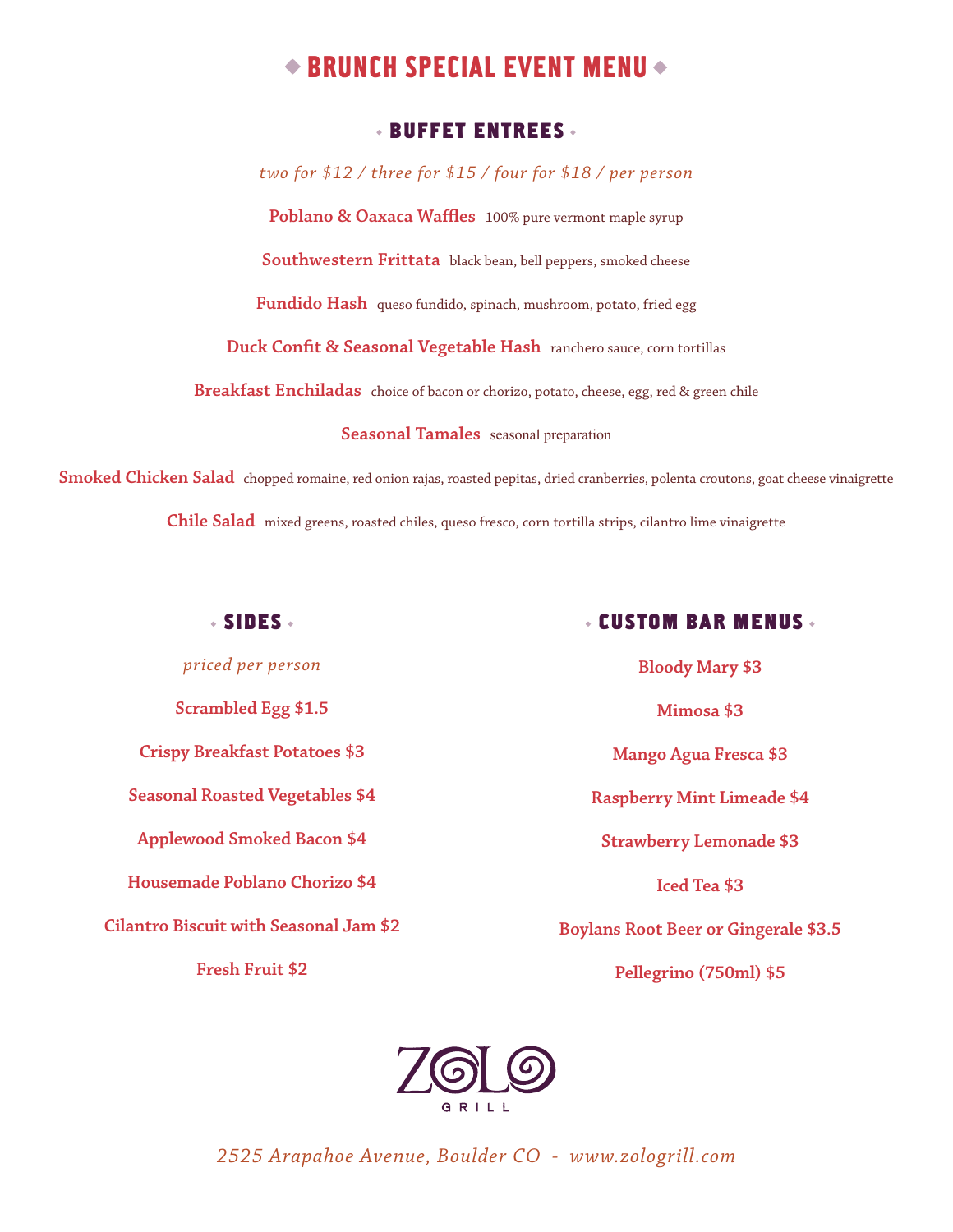# $\bullet$  BUFFET MENU  $\bullet$

#### **[ PRICED PER PERSON ]**

 *one entree for \$15 per person / two entrees for \$18 / three entrees for \$21*

All entrees are served with housemade chips, our famous fire roasted hatch chile salsa, achiote rice, house pinto beans, salsa fresca, crema, & cotija cheese. Tacos are served with flour and/or corn tortillas. Enchiladas are served with sides of green & red chile.

**Smoked BBQ Chicken Tacos** 

**Red Chile Pork Tacos** 

**Carne Asada Tacos**

**Roasted Vegetables Tacos**

**Smoked Chicken & Cheese Enchiladas** 

**Red Chile Pork & Cheese Enchiladas** 

**Roasted Vegetables & Cheese Enchiladas**

**Shrimp & Sweet Potato Tamales** chipotle buerre blanc

**Red Chile Pork Tamales** achiote butter

**Seasonal Vegetable Tamales**